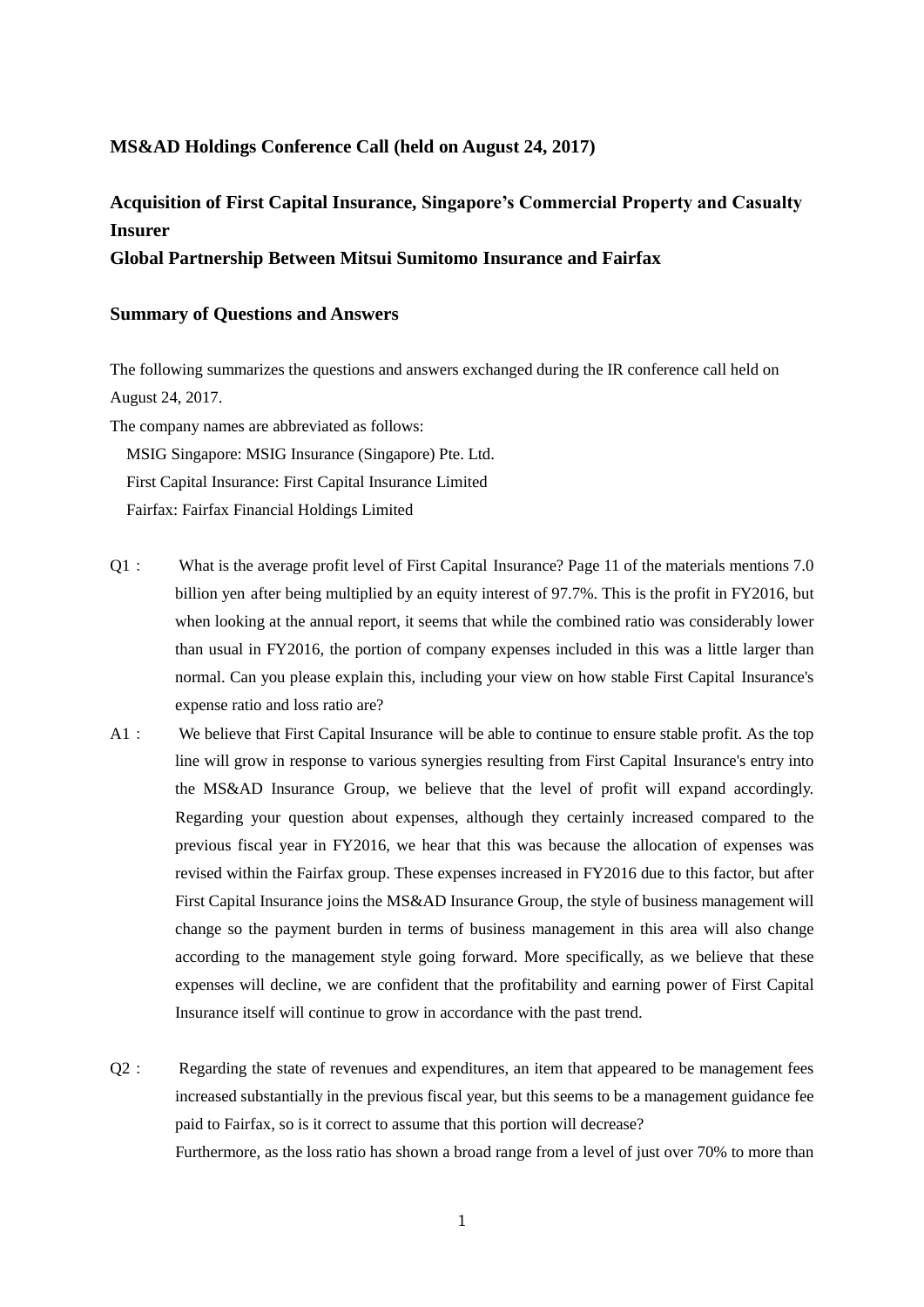80% in the past, I would also like to know what you see as the average loss ratio.

A2: In regard to the first point of management fees, your understanding is correct. As we will be responsible for business management going forward and will actually send officers and employees to First Capital Insurance, we expect these fees to decrease.

 Regarding the second point of the loss ratio, First Capital Insurance's past loss ratio has steadily improved and declined. This is partly due to a change in the portfolio structure. Owing to changes in the portfolio structure including lines with high retention ratios and those with low retention ratios, the loss ratio has fallen in the past several years. If we conduct portfolio management based on the present style, the loss ratio should continue to decline.

However, the company has had a business structure with a high ratio of reinsurance ceded so far, and as we will decide what to do about this after carefully examining the portfolio, I trust you can understand that it is difficult to estimate the average level.

Q3: First, regarding the ratio of reinsurance ceded, although it is very high as you have just said, Fairfax appears to be a company without a large amount of capital. Therefore, I presume that profit will increase if you reduce reinsurance ceded more once First Capital Insurance is part of the MS&AD Insurance Group. Is it reasonable to expect such an effect?

My second point concerns management fees. These amounted to SGD 250,000 in FY2015 and then increased to SGD 8,136,000 in FY2016. I think how fast and how much these management fees will decline is a key factor, so could you explain in a little more detail?

A3: First, regarding the first point, you pointed out the fact that we could probably act as the primary insurer to a somewhat greater degree. As the portfolio has originally shown a good performance, we believe it has potential for growth in earnings if we retain a little higher percentage of policies as the primary insurer, which is our usual business practice. However, as we also accept facultative reinsurance from the offices of our other local subsidiaries, one factor here is that we will have to look at the accumulation of risk. Then, as to the point of whether increasing our retention is good or not from the perspective of management soundness in light of the current capital adequacy of First Capital Insurance, our view is that we should increase our retention and reduce reinsurance ceded on an overall basis. However, our current policy is that we intend to decide this after carefully examining the contents of the portfolio.

 As for your second point regarding management fees, although we will specifically work out from here on our state of business management after the integration of First Capital Insurance, we roughly estimate that these fees will be reduced by approximately half from the level of 2016.

Q4: Could you elaborate on the synergies with MSIG Singapore, which are mentioned on page 7? You say that MSIG Singapore has strength in Japanese corporates and retail while First Capital Insurance has strength in local corporates, so there is a complementary relationship in terms of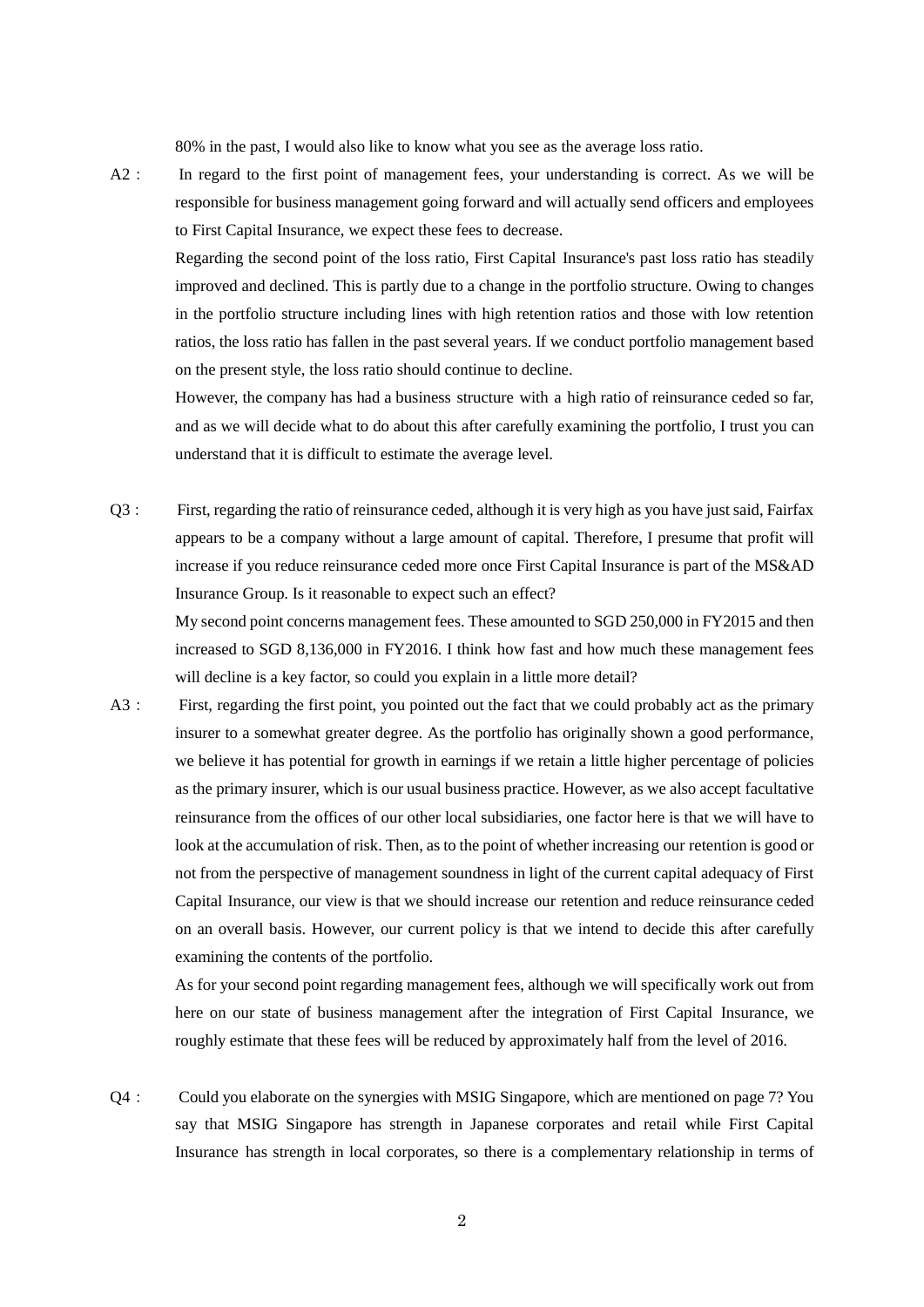customers. I would therefore like to know what kind of synergies can be expected in the case of cross-selling.

- A4: As there is a complementary relationship, there will also be so-called cross-selling based on our respective strengths. For example, we will apply the expertise regarding large local corporates that First Capital Insurance possesses to our existing customers. Furthermore, there is a major reason why First Capital Insurance chose to join the MS&AD Insurance Group in the first place. To grow further, it is essential for the company to expand its portfolio in the individual and retail business domains since it has grown steadily in the corporate business domain so far. In this regard, the question here is how to leverage the strength that First Capital Insurance itself has by using the ASEAN network that we have developed. Specifically, the answer lies in digital technology, and First Capital Insurance is already actually expanding earnings by using digital technology in India. By applying this to our ASEAN network, we aim to expand income in the retail business domain together. In other words, by making use of this mutually complementary relationship, we expect to create a portfolio that did not previously exist and generate profit from it.
- Q5: Does this mean MSIG Singapore is also involved in the retail business and its business activities are complementary so it won't be possible to generate some kind of cost synergies?
- A5: Business integration, for example, with MSIG Singapore could be a theme going forward but we will continue management in the present form for the time being. We are considering synergies including integration or including back office integration as a future theme, and we have not factored in the cost synergies you mentioned at the present time.
	- SQ: As you will integrate back offices in the future, there should be some kind of effect, shouldn't there?
	- SA: If we actually end up integrating them in the future, we believe that cost synergies will of course be generated.
- Q6: I would like to hear more about the criteria for investment and the timing. I believe that this acquisition is likely to boost Group Core Profit whatever the acquisition price is, and you explained that the price is equivalent to a PBR of 3.3x. When you make acquisitions, do you establish some kind of quantitative criteria? If so, I would like to know what they are. Also, could you explain why you ended up making this acquisition at this time?
- A6: First, in regard to the criteria for investment, we naturally calculate the effects of business investment based on future estimates. A PBR of 3.3x certainly seems high, and although it is slightly higher than the average in light of past cases of M&A in Asia, we do not see it as particularly high. In the first place, we have not factored in various synergies that will arise from the acquisition of First Capital Insurance, and so we have determined this valuation at the stage before factoring these in. Therefore, we expect to see synergies that emerge directly from the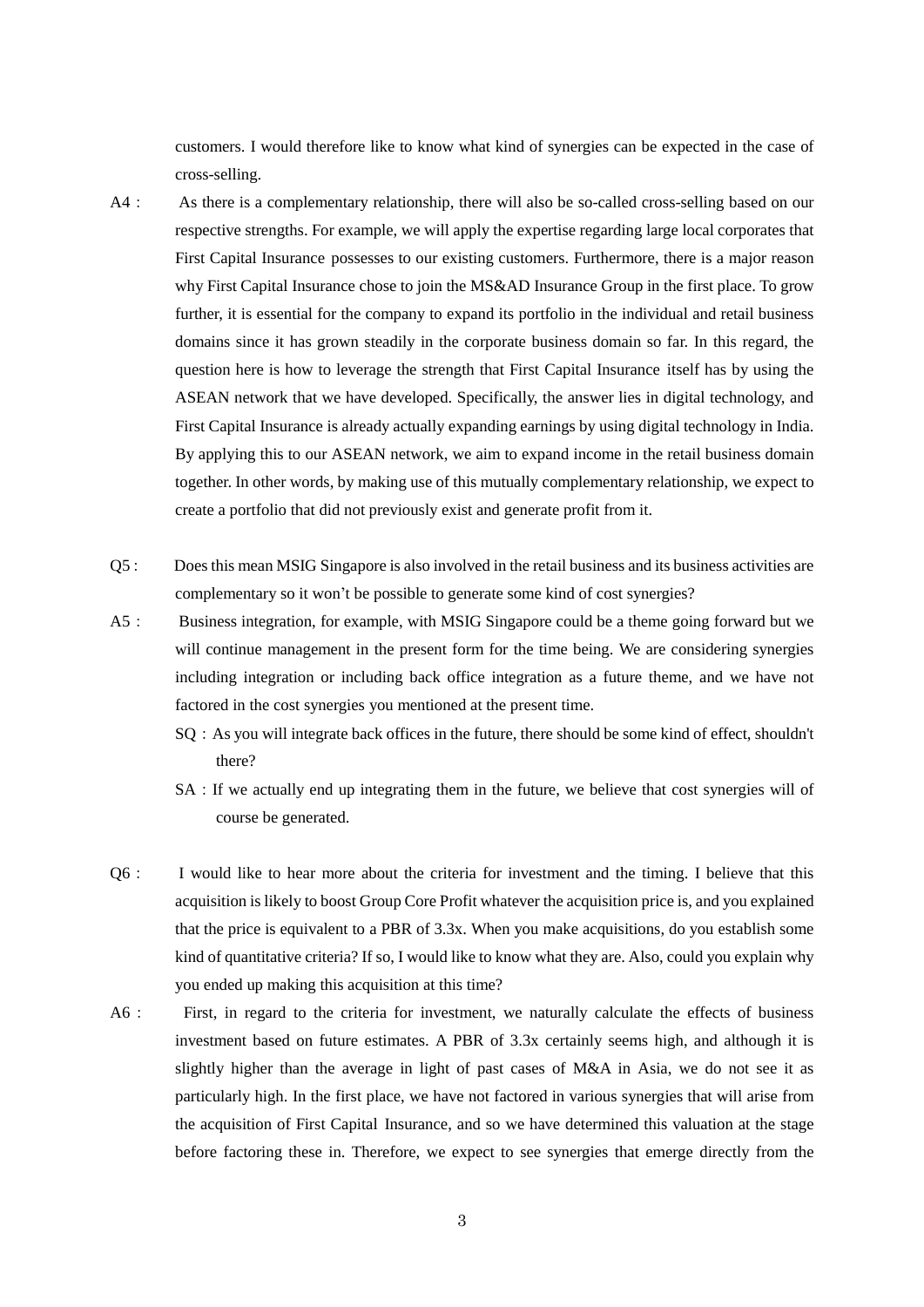integration with First Capital Insurance and also various global cooperative synergies with Fairfax as a group. In that sense, when looking at the so-called upside potential based on strengthening our foundation in Asia through this investment, we decided that it was adequate for investment. Regarding the timing, we had been constantly watching various business investment opportunities for some time, and we had been looking at these not only in Asia but all over the world. Meanwhile, we happened to hear about this opportunity from the other party, and we were originally considering them as one of the candidates for M&A but we reached this outcome by chance.

Q7: I would like to ask questions about two points. First, I would like to know what your outlook is for the non-life insurance market in Singapore. More specifically, is there a possibility of growth and softening in terms of the loss ratio?

My second point overlaps the previous question, but I think that a PBR level of 3.3x seems somewhat high. This relates to the first question, but please confirm if your view is the following; a PBR of 3.3x seems somewhat unjustifiable after taking into account such factors as the potential growth of this company, which is a leading player in Singapore, however, such a PBR is justified if you factor in upside potential including business synergies at a level of reasonable probability. If we include the fact that this acquisition eventuated when the other party started talking to MS&AD, could you provide a more detailed explanation regarding the rationality of the acquisition price?

A7: First, regarding the outlook for the Singapore non-life insurance market, we continue to project stable growth. First Capital Insurance, in particular, has shown high growth in terms of profit averaging more than 10% during the past ten years, but we have a somewhat conservative view in the sense that we expect a slight slowdown going forward. We are projecting an average growth rate of roughly 8% for the next ten years.

 I cannot say anything about the possibility of softening, but the prevailing view is that this Asian market is a comparatively soft non-life insurance market by nature, so it is unlikely to decline substantially. Another factor here is that First Capital Insurance has a corporate culture that emphasizes long-term and stable relationships with customers. In addition, another strength is the fact that the company does not have the kind of portfolio that would be dragged along directly by a softening of the overall market. This is partly because the company has direct transactions with customers. As this also supports the fact that in the past the company steadily recorded good results in the Singapore market, where competition is said to be comparatively fierce, First Capital Insurance's strengths should continue from this perspective. Therefore, we do not expect the company to be influenced much by any softening.

 As to the second point of how we view the PBR of 3.3x, as you mentioned, the fact is that we are looking at various factors as potential developments that cannot be factored into the numbers on hand at present. In regard to the expansion of various portfolios with First Capital Insurance, one is the potential to apply First Capital Insurance's digital technology to our customer base and to use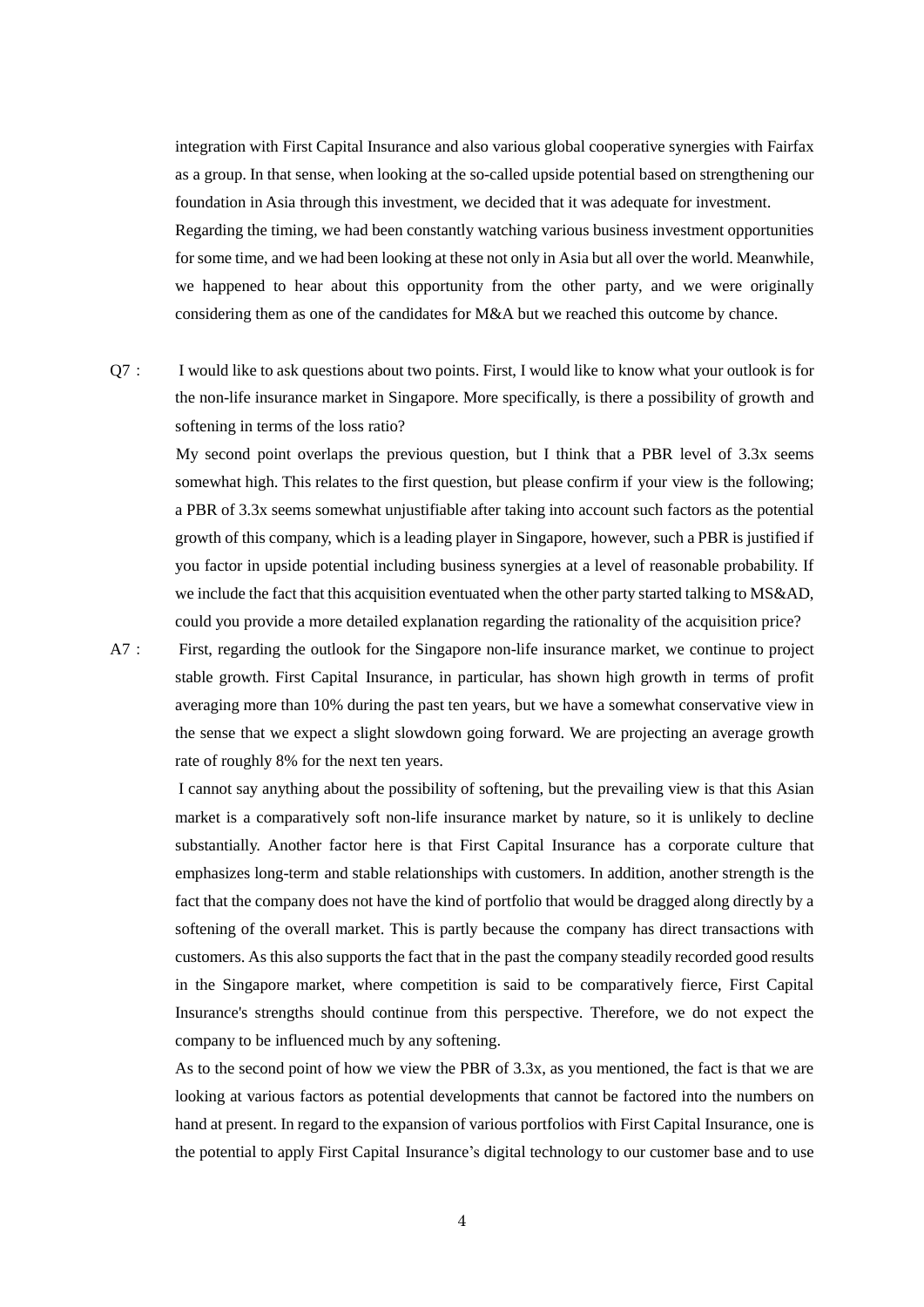our base to expand the retail business domain. In addition, we will consider from here on various forms of collaboration with the Fairfax group not only in Singapore but all over the world. Consequently, as we are convinced that there could be fairly wide-ranging potential synergies that cannot be quantified at present, we think that this valuation of 3.3x is reasonable.

- Q8: Regarding the global partnership with Fairfax, could you provide slightly more specific examples of what you are considering? I could not understand the content in the presentation of Fairfax as well. Could you be more specific about this?
- A8: In regard to what initiatives we will undertake and how we will carry them out together with the Fairfax group, we are at the stage where we intend to engage in specific discussions from here on and enter into partnership agreements as a result. Therefore, I am sorry I cannot present any specific initiatives at the current stage.

Both we and the Fairfax group have various large and small offices in various countries. In some places we have strength in retail business while Fairfax is involved only in the corporate business domain, so this is highly significant in terms of a complementary relationship, and we are likely to be able to do various things in various countries and regions. Since we are both insurance companies, we can share the fruits of exchanging reinsurance as a result of working together. Therefore, from that point of view, we are at the stage of investigating ways to increase enterprise value together at both companies.

- Q9: Which party initiated talks about a business partnership? In addition, you said that various kinds of business alliances would be possible. Fairfax has grown by investing and making acquisitions very extensively here and there, but as it has expanded so much while having no leeway in terms of capital, was it attracted to MS&AD because it wished to gain access to your company's capital?
- A9: First of all, to answer your first question, in regard to the course of considering a business partnership so far, a business alliance was a matter that naturally emerged in repeated talks, beginning with the acquisition of First Capital Insurance. It was not necessarily just a request from Fairfax. We will acquire First Capital Insurance, but the Fairfax group will continue to underwrite a certain percentage of First Capital Insurance's portfolio in the form of reinsurance after the acquisition as well. In this way, the Fairfax group also has a strong intention to play a part in the growth of First Capital Insurance, which will join the Mitsui Sumitomo Insurance Group. This became one starting point for the partnership, and we thought there were also various other things we could do together, so it was an idea that naturally emerged.

 We understand that the Fairfax group itself certainly does not have a very large capital surplus. However, the parties that we will promote specific alliances with going forward will probably be Fairfax's insurance subsidiaries that are developing businesses in various countries and regions, and we believe that individual insurance companies naturally have sufficient capital adequacy in